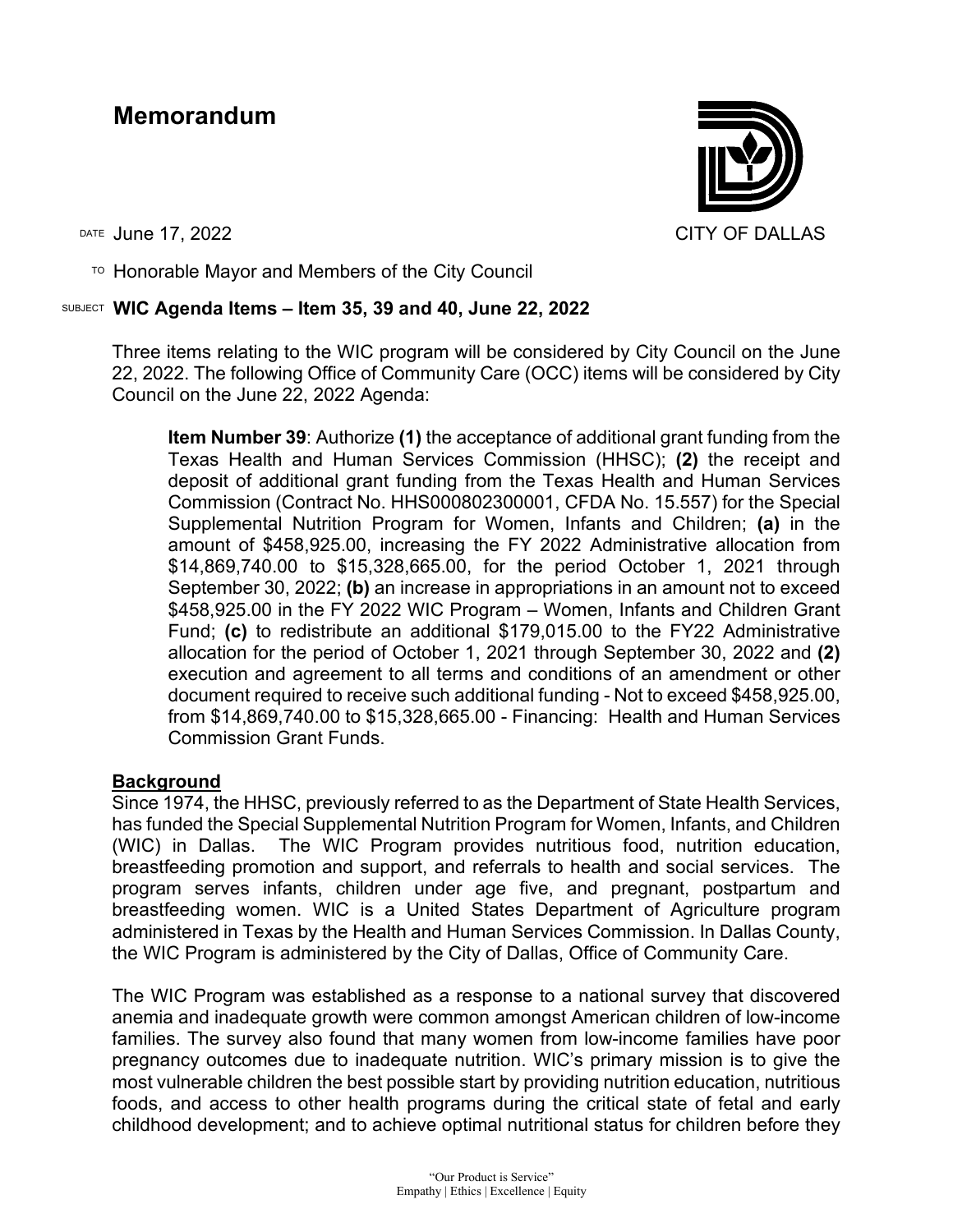#### DATE June 17, 2022 SUBJECT **WIC Agenda Items – Item 35, 39 and 40, June 22, 2022**

start school. Program eligibility is based on families with household incomes at or below 185 percent of the federal poverty level.

Currently, the WIC Program safely provides services at 17 locations throughout Dallas County. The WIC Program has extended weekday and Saturday hours of service available to accommodate and serve working families and students.

The City of Dallas is reimbursed for all expenses required to operate the WIC Program. Reimbursements are specified in the contract and are, in part, based on the number of WIC participants who are served each month. Approval of this contract will authorize reimbursement to the City of Dallas WIC Program for the FY 2021 – FY 2022 contract amount, not to exceed \$13,902,240.00. The City will receive a Notice of Award by July 1 annually through the term of this contract outlining the funding amount for the upcoming fiscal year.

Since 1974, the City of Dallas has served as the local agency for WIC service delivery in Dallas County via contractual agreement through Health and Human Services Commission (formerly Texas Department of State Health Services); and there is a need for the Nutritional Program for Women, Infants and Children funded through the Health and Human Services Commission. The execution of this new five-year contract will extend the Women, Infants and Children program through FY 2025

This agenda item authorizes additional funding for FY 2021 – FY 2022 not to exceed \$458,925.00 to operate the WIC program. Approval of this funding will authorize reimbursement to the City of Dallas WIC Program for the FY 2021 – FY 2022 contract amount, not to exceed \$15,328,665.00. The City will receive a Notice of Award by July 1 annually through the term of this contract outlining the funding amount for the upcoming fiscal year.

**Item Number 40**: Authorize **(1)** the third amendment to Contract No. HHS000455600001, with the Texas Health and Human Services Commission, Department of State Health Services for the Lactation Support Center Services Program (LSCS) to increase by \$407,500.00, from \$1,599,020.00 to \$2,006,520.00; **(a)** to amend the term of the contract period from September 1, 2019 through August 31, 2022 to September 1, 2019 through August 31, 2023; **(b)** to accept additional grant funds for FY 2023 budget for Amendment No. 3, in the amount of \$407,500.00 for the continuation of the LSCS Program; and **(2)** execution of the third amendment to the contract and all terms, conditions, and documents required by contract - Not to exceed \$407,500.00, from \$1,599,020.00 to \$2,006,520.00 – Financing: Department of State Health Services Grant Funds

## **Background**

Since 2010, the Health and Human Services Commission (HHSC) funded the Dallas Lactation Care Center through a grant contract with the City of Dallas Women, Infants and Children (WIC) Program. The Dallas Lactation Care Center is a specialty walk-in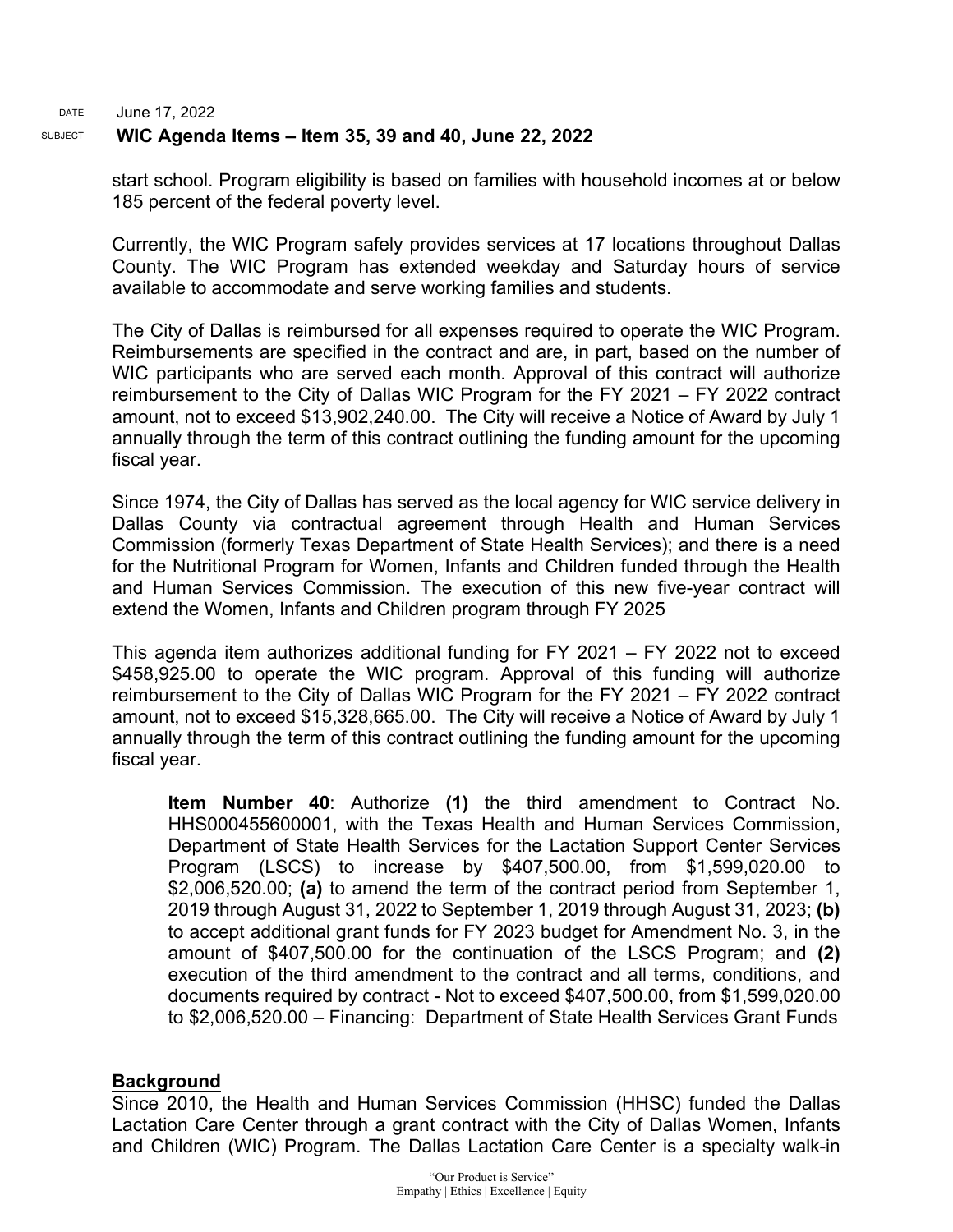#### DATE June 17, 2022 SUBJECT **WIC Agenda Items – Item 35, 39 and 40, June 22, 2022**

clinic located in the heart of the Dallas Medical District. The staff includes a Registered Nurse, Internationally Board Certified Lactation Consultants (IBCLC) and Breastfeeding Peer Counselors who provide comprehensive breastfeeding support and assistance to mothers currently enrolled in the WIC Program. The Dallas Lactation Care Center also serves as a training center for students and resident physicians who want to expand their knowledge in the field of lactation. In 2014, the Dallas Lactation Care Center received the IBCLC Care Award which is recognition by the International Board of Lactation Consultant Examiners and International Lactation Consultant Association for excellence in lactation care.

The City of Dallas will work with the HHSC, Community Health Improvement Division, Maternal and Child Health Unit to develop and implement the Lactation Support Center Services - Strategic Expansion Program. This program, through the Dallas Lactation Care Center shall provide population-based public health services and implement strategies that will increase accessibility, quality and coordination of breastfeeding support services in the contractor's service delivery area. The services provided under this contract complement and expand upon the services by the City of Dallas under the HHSC WIC Dallas Lactation Center contract, by which the HHSC WIC Program funds the City of Dallas to act as: (1) a lactation resource center for the Special Supplemental Nutrition Program for mothers with breastfeeding problems; (2) a training center for WIC local agency staff and other health providers to receive clinical experience working with breastfeeding; mothers and (3) a statewide Breastfeeding Resource Center for health providers to utilize for information and assistance when working with pregnant and breastfeeding women.

This agenda item authorizes funding for FY 2022 – FY 2023 not to exceed \$407,500.00 to operate the WIC program. Approval of this funding will authorize reimbursement to the City of Dallas WIC Program for the FY 2022 – FY 2023 contract amount, not to exceed \$2,006,520.00. The City will receive a Notice of Award by April 1 annually through the term of this contract outlining the funding amount for the upcoming fiscal year.

Additionally, the following Department of Public Works Item will be considered:

**Item Number 35:** Authorize a ten-year lease agreement with R. G. Colling, LLC, for approximately 8,333 square feet of office and warehouse space located at 10903 Shady Trail, Building A, Suite 160, to be used for office and warehouse for storage of program material and supplies for the Women, Infants and Children Program for the period July 1, 2022 through June 30, 2032 - Not to exceed \$1,124,853.82 - Financing: Health and Human Services Commission Grant Funds (subject to annual appropriations)

This item authorizes a lease for warehouse space for the WIC program warehouse, adjacent to the new City Store warehouse space. The WIC warehouse serves as a centralized site for the delivery, storage and distribution of critical WIC items. Staff at the warehouse maintain and inventory list of certain WIC items, including require brochures, pamphlets and other outreach and nutrition education materials that must be maintained